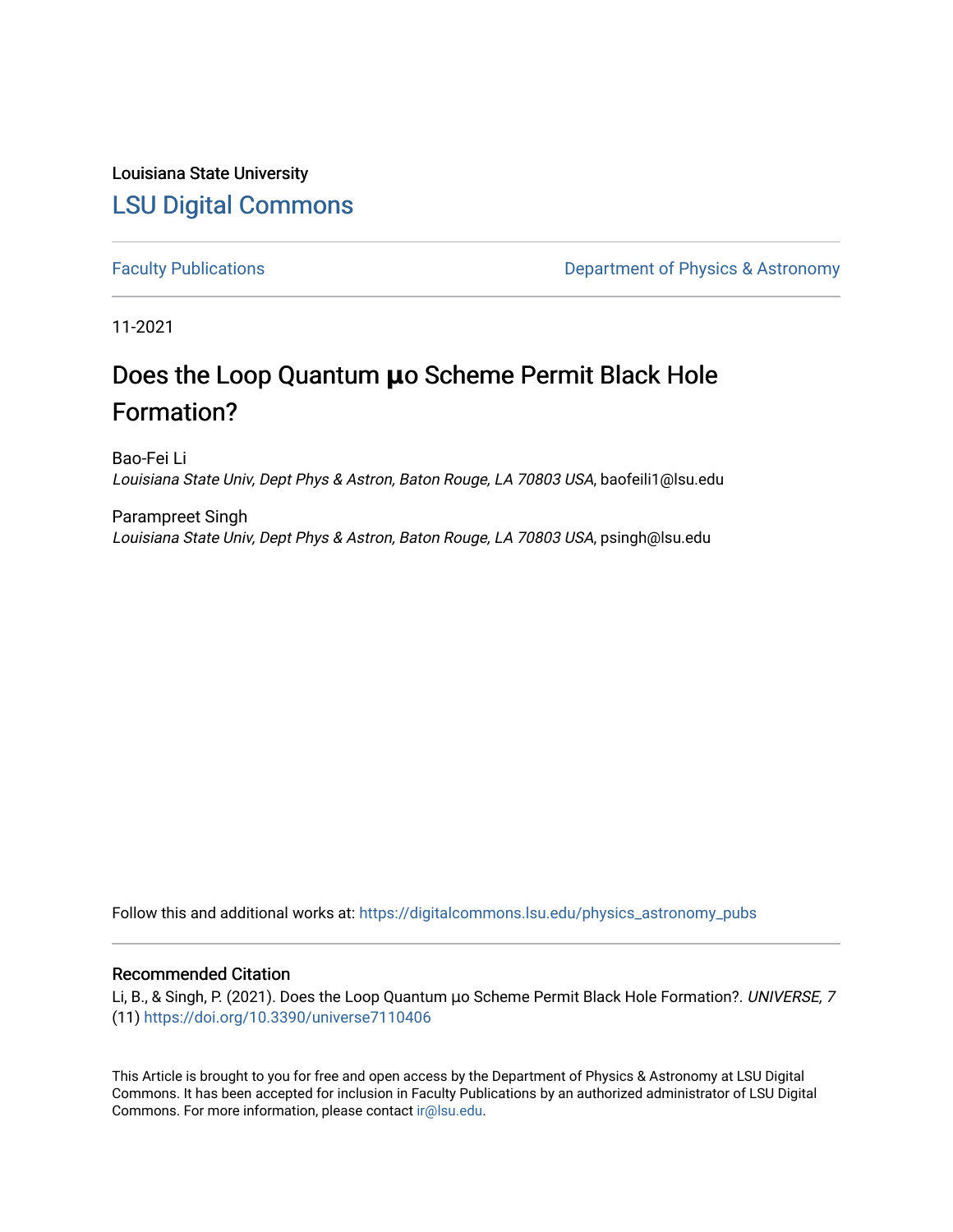



## *Article* **Does the Loop Quantum** *µ<sup>o</sup>* **Scheme Permit Black Hole Formation?**

**Bao-Fei Li and Parampreet Singh \***

Department of Physics and Astronomy, Louisiana State University, Baton Rouge, LA 70803, USA; baofeili1@lsu.edu

**\*** Correspondence: psingh@lsu.edu

**Abstract:** We explore the way different loop quantization prescriptions affect the formation of trapped surfaces in the gravitational collapse of a homogeneous dust cloud, with particular emphasis on the so-called  $\mu_0$  scheme in which loop quantum cosmology was initially formulated. Its undesirable features in cosmological models led to the so-called improved dynamics or the  $\bar{\mu}$  scheme. While the jury is still out on the right scheme for black hole spacetimes, we show that as far as black hole formation is concerned, the *µo* scheme has another, so far unknown, serious problem. We found that in the  $\mu_0$  scheme, no trapped surfaces would form for a nonsingular collapse of a homogeneous dust cloud in the marginally bound case unless the minimum nonzero area of the loops over which holonomies are computed or the Barbero–Immirzi parameter decreases almost four times from its standard value. It turns out that the trapped surfaces in the *µo* scheme for the marginally bound case are also forbidden for an arbitrary matter content as long as the collapsing interior is isometric to a spatially flat Friedmann–Lemaître–Robertson–Walker (FLRW) spacetime. We found that in contrast to the situation in the  $\mu_0$  scheme, black holes can form in the  $\bar{\mu}$  scheme, as well as other lattice refinements with a mass gap determined by quantum geometry.

**Keywords:** loop quantum cosmology; loop quantum gravity

#### **1. Introduction**

One of the most important predictions of loop quantum cosmology (LQC) is the resolution of the curvature singularity in the Planck regime by replacing it with a quantum bounce [\[1](#page-11-0)[–5\]](#page-11-1). The generic resolution of singularities has been obtained for isotropic, as well as anisotropic spacetimes [\[6–](#page-11-2)[10\]](#page-11-3). The techniques developed in LQC can be readily applied to study the final state of the gravitational collapse as well, such as the gravitational collapse of a homogeneous dust cloud whose interior spacetime is described by the Lemaître–Tolman–Bondi (LTB) metric. An important question in the loop quantization program, as in any other quantization strategy, is to find a preferred quantization that is compatible with physical phenomena and rule out other possible prescriptions. This exercise has been performed in the past in isotropic cosmological spacetimes, which uniquely selects the so-called  $\bar{\mu}$  scheme or the improved dynamics [\[11](#page-11-4)[,12\]](#page-11-5) put forward in [\[3\]](#page-11-6). This question has also been asked regarding the static black hole spacetimes [\[13](#page-11-7)[,14\]](#page-11-8). However, so far, there is no comparative exploration on this issue for gravitational collapse using different quantization prescriptions<sup>[1](#page-10-0)</sup>. Thanks to the isometry with the FLRW spacetime for the homogeneous collapse, the physical implications of the different quantization prescriptions mathematically permitted in LQC can be examined in the context of gravitational collapse. Though the results known in cosmological spacetimes directly apply to such a simple gravitational collapse, we show that this exercise reveals a so far unknown serious problem, which is absent in the cosmological setting with one of the main loop quantization prescriptions.

<span id="page-1-0"></span>Let us recall briefly two of the most well-known loop quantization prescriptions: the  $\mu_0$  scheme [\[16\]](#page-11-9) and the  $\bar{\mu}$  scheme [\[3\]](#page-11-6). While the  $\mu_0$  scheme can follow naturally from loop



**Citation:** Li, B.-F.; Singh, P. Does the Loop Quantum *µ<sup>o</sup>* Scheme PermitBlack Hole Formation? *Universe* **2021**, *7*, 406. [https://](https://doi.org/10.3390/universe7110406) [doi.org/10.3390/universe7110406](https://doi.org/10.3390/universe7110406)

Academic Editors: James A. Isenberg, Gerald B. Cleaver, Lijing Shao, Gonzalo J. Olmo and Giacomo Tommei

Received: 4 October 2021 Accepted: 26 October 2021 Published: 28 October 2021

**Publisher's Note:** MDPI stays neutral with regard to jurisdictional claims in published maps and institutional affiliations.



**Copyright:** © 2021 by the authors. Licensee MDPI, Basel, Switzerland. This article is an open access article distributed under the terms and conditions of the Creative Commons Attribution (CC BY) license (https:/[/](https://creativecommons.org/licenses/by/4.0/) [creativecommons.org/licenses/by/](https://creativecommons.org/licenses/by/4.0/)  $4.0/$ ).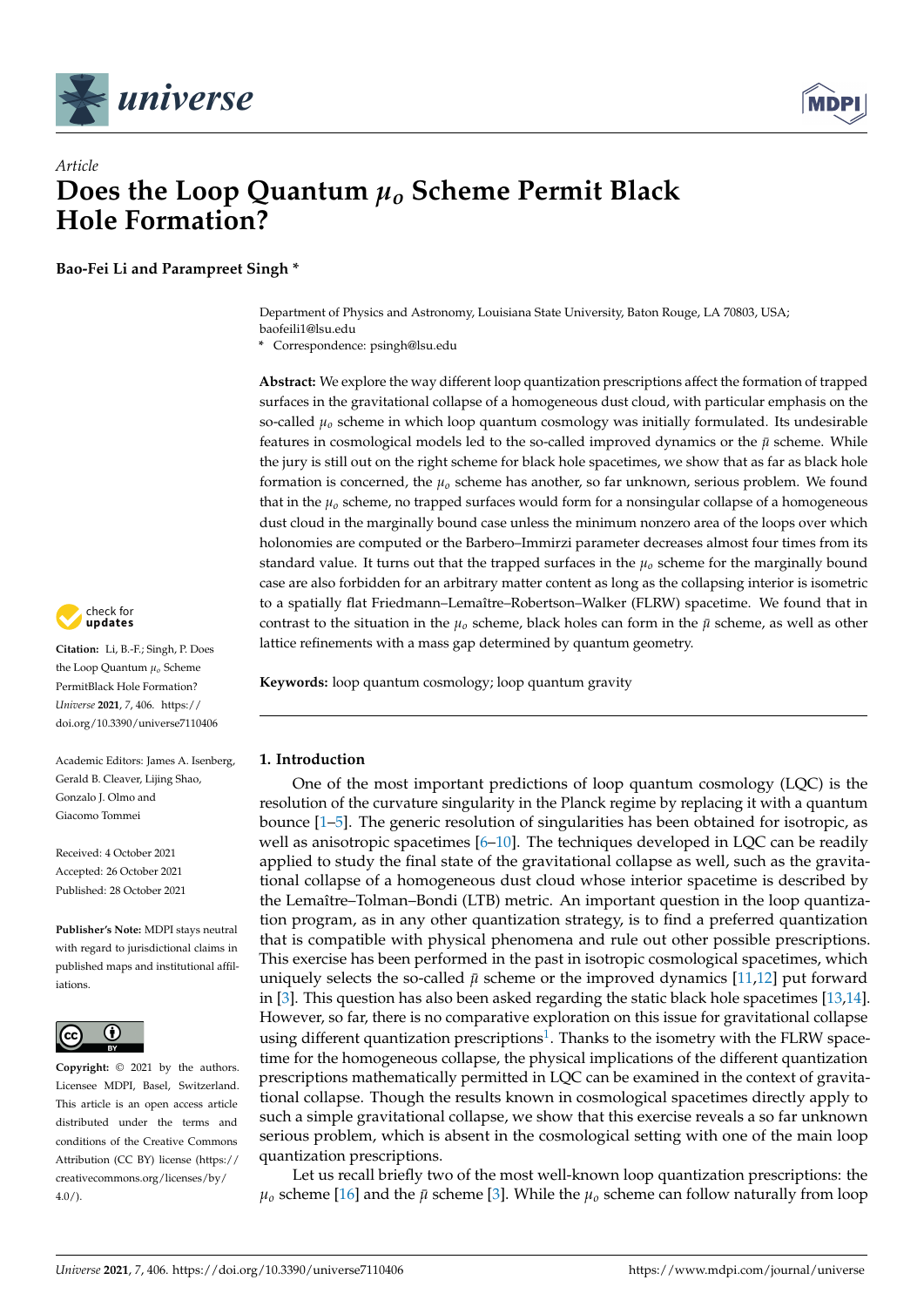quantum gravity (LQG), so far, it has been difficult to obtain the  $\bar{\mu}$  scheme. Moreover, in the cosmological setting, the  $\mu_0$  scheme has several undesirable properties [\[11\]](#page-11-4). Firstly, in the  $\mu_0$  scheme, the maximum energy density at which the bounce occurs is found to be dependent on the phase space variables whose initial conditions can be chosen such that the bounce can happen at classical densities. Secondly, in the case of noncompact manifolds, the dynamics depends on the choice of the fiducial cell used to define the symplectic structure. Finally, in the presence of matter that violates the strong energy condition, the universe recollapses at small spacetime curvatures. All of these undesirable features arise from the way the  $\mu_0$  scheme is defined where  $\mu_0$  measures the edge length of the holonomies and is put equal to the square root of the minimum area eigenvalue in loop quantum gravity. These problems are absent in the  $\bar{\mu}$  scheme, where one considers the physical area of the loop to determine the value of the edge length  $\bar{\mu}$ . In the context of the gravitational collapse of a dust cloud, the interior spatial manifold is compact, and the strong energy condition is not violated. Hence, two of the problems of using the  $\mu_0$ scheme are eliminated. Though the problem of bounce density depending on phase space variables remains, one can engineer a small set of initial data such that the bounce density is in the Planck regime.

<span id="page-2-0"></span>The strategy used in defining the  $\mu_0$  and  $\bar{\mu}$  schemes in LQC has led to the introduction of various quantization prescriptions for loop quantization of static (vacuum) black hole spacetimes, which can be viewed as generalizations of the above schemes (see, for example, [\[13](#page-11-7)[,14](#page-11-8)[,17–](#page-11-10)[25\]](#page-11-11)). Investigations into singularity resolution have been carried out also for dynamical gravitational collapse spacetimes when a matter field is taken into account<sup>[2](#page-10-1)</sup> [\[15,](#page-11-12)[28–](#page-11-13)[33\]](#page-11-14). These studies mainly focused on the  $\bar{\mu}$  scheme and showed that the central singularity is generically resolved and a black hole can form when its mass is above some threshold value. In this manuscript, we studied the  $\mu_0$  scheme in the simplest setting where a homogeneous dust cloud is collapsing in the marginally bound case. In order to highlight the main features of the *µ<sup>o</sup>* scheme in the homogeneous gravitational collapse, we also considered other loop quantizations due to different kinds of lattice refinements, including the  $\bar{\mu}$  scheme and others parameterized in [\[11\]](#page-11-4). We found that although the central singularity is generically resolved and replaced with a bounce in all loop quantization schemes considered in this paper, regardless of the initial conditions and even the matter content, the  $\mu_0$  scheme cannot allow for the formation of the trapped surface as long as the minimal eigenvalue of the area operator that directly determines the specific value of  $\mu_0$  is given by LQG. In contrast, for other loop quantizations, including the  $\bar{\mu}$ scheme, the trapped surface can always form during the collapse of the dust cloud when the dust mass is larger than a threshold mass whose order of magnitude is dependent on the lattice refinement. We show that the trapped surface cannot form in the  $\mu_0$  scheme even for arbitrary matter, which is compatible with the isometry with an FLRW interior. For a trapped surface to form in the  $\mu_0$  scheme, the minimum nonzero eigenvalue of the area operator or the Barbero–Immirzi parameter must decrease almost four times. Further, such a value of a minimum nonzero area eigenvalue or the Barbero–Immirzi parameter would violate the covariant entropy bound.

In the following, we first briefly review of the homogeneous dust shell model in Section [2,](#page-3-0) including the classical Hamiltonian constraint and the matching conditions between the interior spacetime and the exterior generalized Vaidya spacetime. In Section [3,](#page-4-0) we first discuss the loop quantization of the interior collapsing spacetime in the  $\mu_0$  scheme and its physical consequences. Then, we proceed with other loop quantizations including the  $\bar{\mu}$  scheme and other possible lattice refinements. In this section, we concentrate on the role of different loop quantizations on the formation of the trapped surface during the nonsingular evolution of the dust cloud. Finally, we conclude our main results in Section [4.](#page-9-0) Throughout this paper, we use the Planck units in which  $\hbar = c = 1$ , while keeping Newton's constant *G* explicit in our formulae.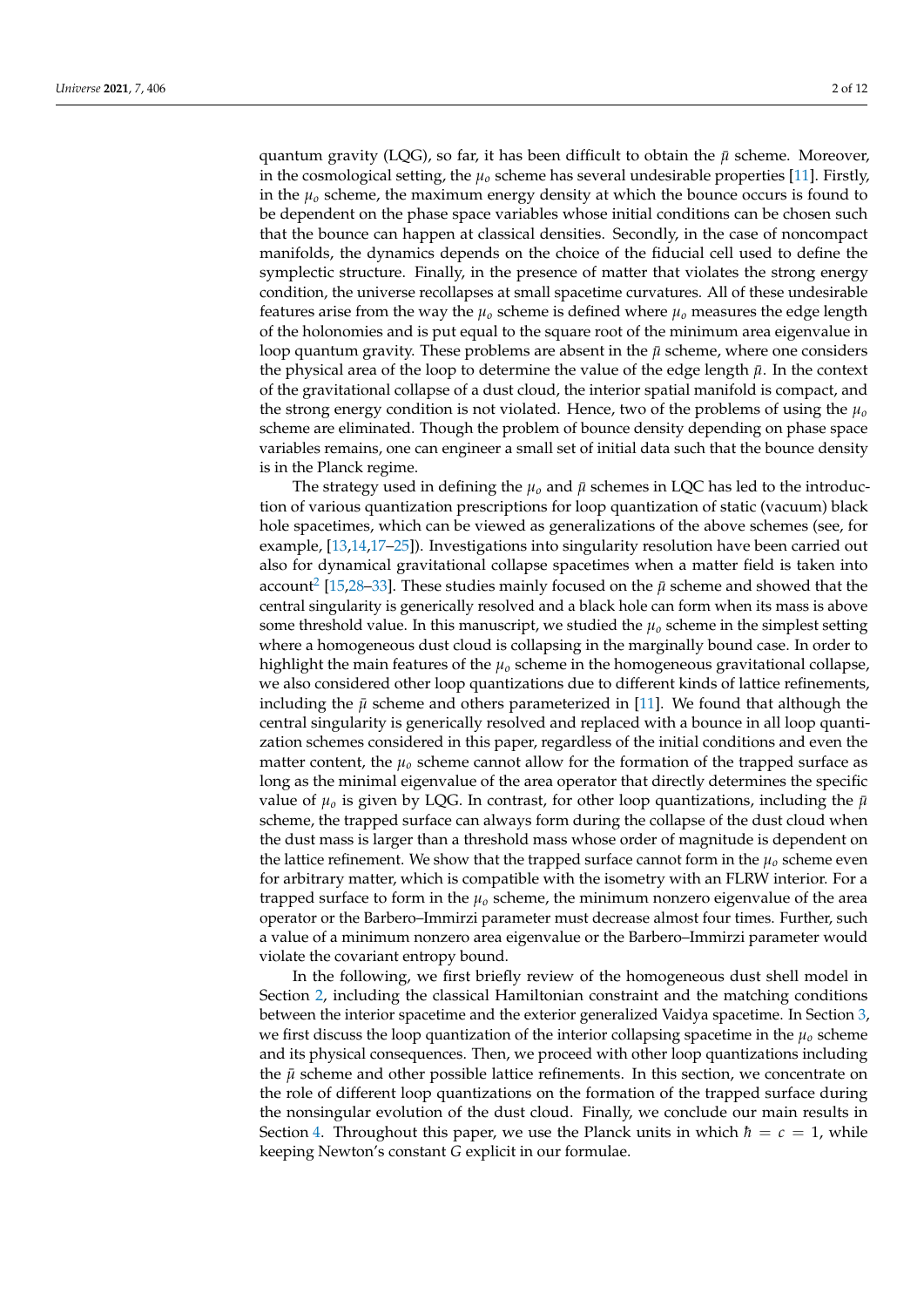#### <span id="page-3-0"></span>**2. Preliminaries: The Classical Dust Shell Model**

In this section, we briefly review the classical dust shell model of the gravitational collapse in the marginally bound case using connection and triad variables. Our discussion parallels the one in [\[15\]](#page-11-12), which we refer the reader to for further details.

The dust shell model applies to a homogeneous evolution of the dust cloud, which ignores the interactions between neighboring shells and thus leads to a collapse of all of the dust shells at a uniform speed. As a result, the dynamics of the whole dust cloud can be inferred from the dynamics of the outermost dust shell. The interior collapsing spacetime is described by the classical LTB metric,

<span id="page-3-1"></span>
$$
ds_{-}^{2} = -dt^{2} + \frac{(R')^{2}}{1 + 2f(x)}dx^{2} + R^{2}d\Omega^{2},
$$
\n(1)

where *x* is the radial coordinate, *R* is the areal radius, and  $d\Omega^2 = d\theta^2 + \sin^2 \theta d\phi^2$  is the angular part of the metric. The prime denotes the differentiation with respect to *x*. The function *f* only depends on the radial coordinate *x* and stands for the total energy per unit mass at  $x = const.$  Depending on the sign of  $f$ , there exist three distinct cases: the marginally bound case with  $f = 0$ , the bound case with  $f < 0$ , and the unbound case with  $f > 0$ . In all three cases, the classical dynamical evolution is governed by:

<span id="page-3-2"></span>
$$
8\pi G\rho_{\rm dust} = \frac{F'}{R^2 R'} \quad \text{and} \quad \dot{R}^2 = \frac{F}{R} + 2f,\tag{2}
$$

where an overdot denotes differentiation with respect to the proper time  $t$ ,  $\rho_{\text{dust}}$  denotes the energy density of the dust cloud, and *F*/2*G*, which only depends on the radial coordinate *x*, is the active gravitating mass enclosed within the dust sphere with radius  $R(x)$ .

In the following, we only focus on the homogeneous collapse of the dust cloud in the marginally bound case with  $f = 0$ . The homogeneous evolution of the dust cloud implies that the energy density of the dust cloud only depends on the proper time, and consequently, the areal radius takes the form  $R = xa(t)$ . As a result, the interior LTB metric [\(1\)](#page-3-1) reduces to the one for a spatially flat FLRW universe. Correspondingly, the dynamical equations in [\(2\)](#page-3-2) are equivalent to the equation:

$$
\left(\frac{\dot{R}}{R}\right)^2 = \frac{8\pi G}{3} \rho_{\text{dust}}.
$$
\n(3)

As already discussed in detail in [\[15\]](#page-11-12), in terms of the areal radius *R* and its conjugate momentum, the gravitational and the matter sectors of the Hamiltonian constraint of the outermost dust shell are given respectively by:

$$
H_{\text{grav}}^{\text{shell}} = -\frac{\dot{R}_b^2 R_b}{2G} \quad \text{and} \quad H_{\text{dust}}^{\text{shell}} = \frac{F_b}{2G'}, \tag{4}
$$

where the angular part in the Hamiltonian constraint has already been integrated and the integration along the radial direction has been performed from the center of the dust cloud  $x = 0$  to its outermost shell  $x = x_b$  (namely, the boundary surface), yielding  $R_b = a(t)x_b$ and  $F_b = F(x_b)$ . In order to loop quantize the dust shell model, it is a prerequisite to express the above Hamiltonian constraint of the dust shell model in terms of the Ashtekar variables, which was first analyzed in [\[34\]](#page-11-15) for an inhomogeneous dust cloud and later adapted to the shell model for a homogeneous dust cloud in [\[15\]](#page-11-12). In the dust shell model, one can identify the radial component of the densitized triad with the square of the areal radius, namely  $R_b := \sqrt{|E_b^{\chi}|}$  with  $E_b^{\chi} := E^{\chi}(x_b)$ . Then, in terms of  $E_b^{\chi}$  and its conjugate momentum  $K_{x_b} := K_x(x_b)$ , which is half of the radial component of the extrinsic curvature, the Hamiltonian of the outermost shell of the dust cloud can be written as [\[15\]](#page-11-12):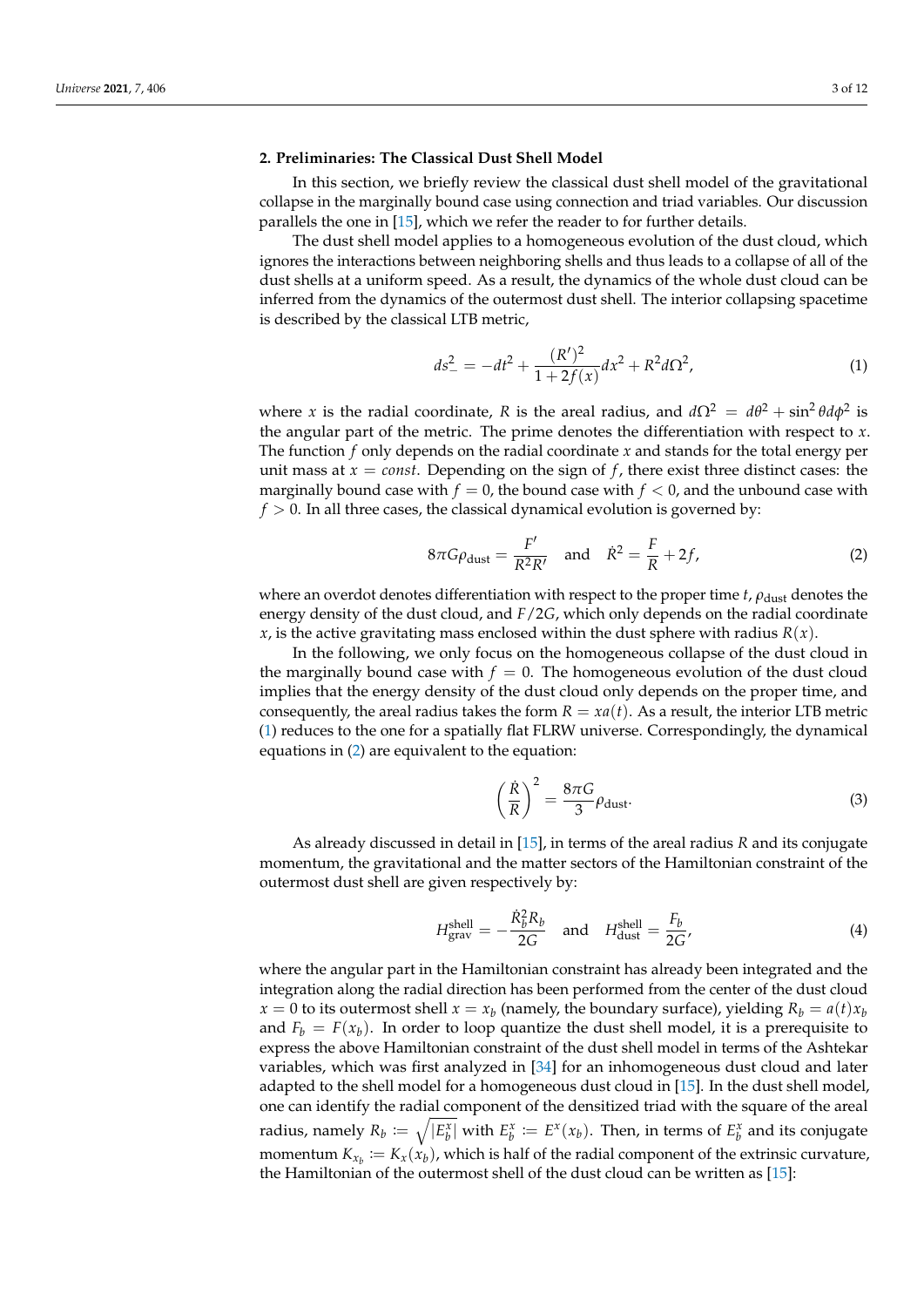<span id="page-4-1"></span>
$$
H_{\text{classical}}^{\text{shell}} = -\frac{2}{G} K_{x_b}^2 \sqrt{|E_b^x|} = -\mathcal{E}_{\text{dust}} \tag{5}
$$

with  $F_b = 2G\mathcal{E}_{\text{dust}}$ , and  $\mathcal{E}_{\text{dust}}$  represents the mass of the dust cloud. Finally, one can recover the classical Hamiltonian constraint in the cosmological setting for the dust interior by identifying:

$$
K_{x_b} = \frac{c}{2\gamma} \left(\frac{3}{4\pi}\right)^{1/3}, \qquad E_b^x = p \left(\frac{3}{4\pi}\right)^{2/3}, \tag{6}
$$

in which Equation  $(5)$  reduces to the familiar form in terms of the connection *c* and the triad *p*, namely:

<span id="page-4-3"></span>
$$
H_{\text{classical}}^{\text{shell}} = -\frac{3\sqrt{p}c^2}{8\pi G\gamma^2} + \mathcal{E}_{\text{dust}} \tag{7}
$$

with  $\{c, p\} = \frac{8\pi G\gamma}{3}$ , and the volume of the dust interior is given by  $V = p^{3/2} = \frac{4\pi}{3}R_b^3$ . For a complete description of the gravitational collapse of the dust cloud, it is necessary

to match the interior collapsing spacetime with an exterior spacetime. Without loss of generality, we chose the generalized Vaidya spacetime as the exterior spacetime since, in general, the dust cloud acquires an effective nonvanishing pressure after quantum gravity effects are taken into account. The generalized Vaidya spacetime in the advanced Eddington–Finkelstein coordinates takes the form [\[35\]](#page-11-16):

<span id="page-4-2"></span>
$$
ds_{+}^{2} = -\left(1 - \frac{2GM(\nu, Y)}{Y}\right)dv^{2} + 2dv dY + Y^{2} d\Omega^{2},
$$
\n(8)

where  $M(\nu, Y)$  stands for the Vaidya mass. Note that the interior spacetime [\(1\)](#page-3-1) is glued to the exterior [\(8\)](#page-4-2) by requiring the continuation of the first and second fundamental forms at the boundary surface  $\Sigma_b$ :  $x = x_b$ . The matching conditions can be worked out explicitly by computing the first and second fundamental forms at  $\Sigma_b$  from the interior and the exterior metrics, yielding [\[36\]](#page-11-17):

$$
Y\big|_{\Sigma_b} = R_b(t) = x_b a(t), \qquad \left(\frac{d\nu}{dt}\right)\big|_{\Sigma_b} = \frac{R_{,x} + x_b a}{1 - F/R'}, \tag{9}
$$

$$
F_b(t) = 2M(\nu, Y)G, \qquad M(\nu, Y)_{,Y}G = \frac{F}{2R} + x_b^2 a\ddot{a}.
$$
 (10)

As a result, the boundary surface would become a trapped surface when 2*GM*(*ν*,*Y*) >  $R_b$  or, equivalently,  $F_b > R_b$ . Using the second dynamical equation in [\(2\)](#page-3-2), the criterion for the formation of the trapped surface in the marginally bound case turns out to be  $\dot{R}_b^2 > 1$ . Moreover, from the detailed discussions on the expansion parameters given in [\[15\]](#page-11-12), we can identify a black hole for  $\dot{R}_b < -1$  in the contracting phase and a white hole for  $\dot{R}_b > 1$ in the expanding phase. Classically, these two branches are disjoint, and one inevitably encounters a central singularity either in the past or in the future. However, after loop quantization, the expanding and contracting branches can be connected via a bounce due to quantum gravity effects, such as in the  $\bar{\mu}$  scheme [\[15\]](#page-11-12).

#### <span id="page-4-0"></span>**3. Loop Quantizations of the Dust Shell Model**

In this section, we discuss the physical implications of the loop quantizations of the dust shell model in the marginally bound case with emphasis on the question of the formation of the trapped surfaces in the  $\mu_0$  scheme. Our analysis was based on the effective dynamics, which was proven via numerical simulations to faithfully capture the underlying quantum dynamics for the states sharply peaked around the classical solutions at late times [\[3,](#page-11-6)[37–](#page-11-18)[39\]](#page-12-0).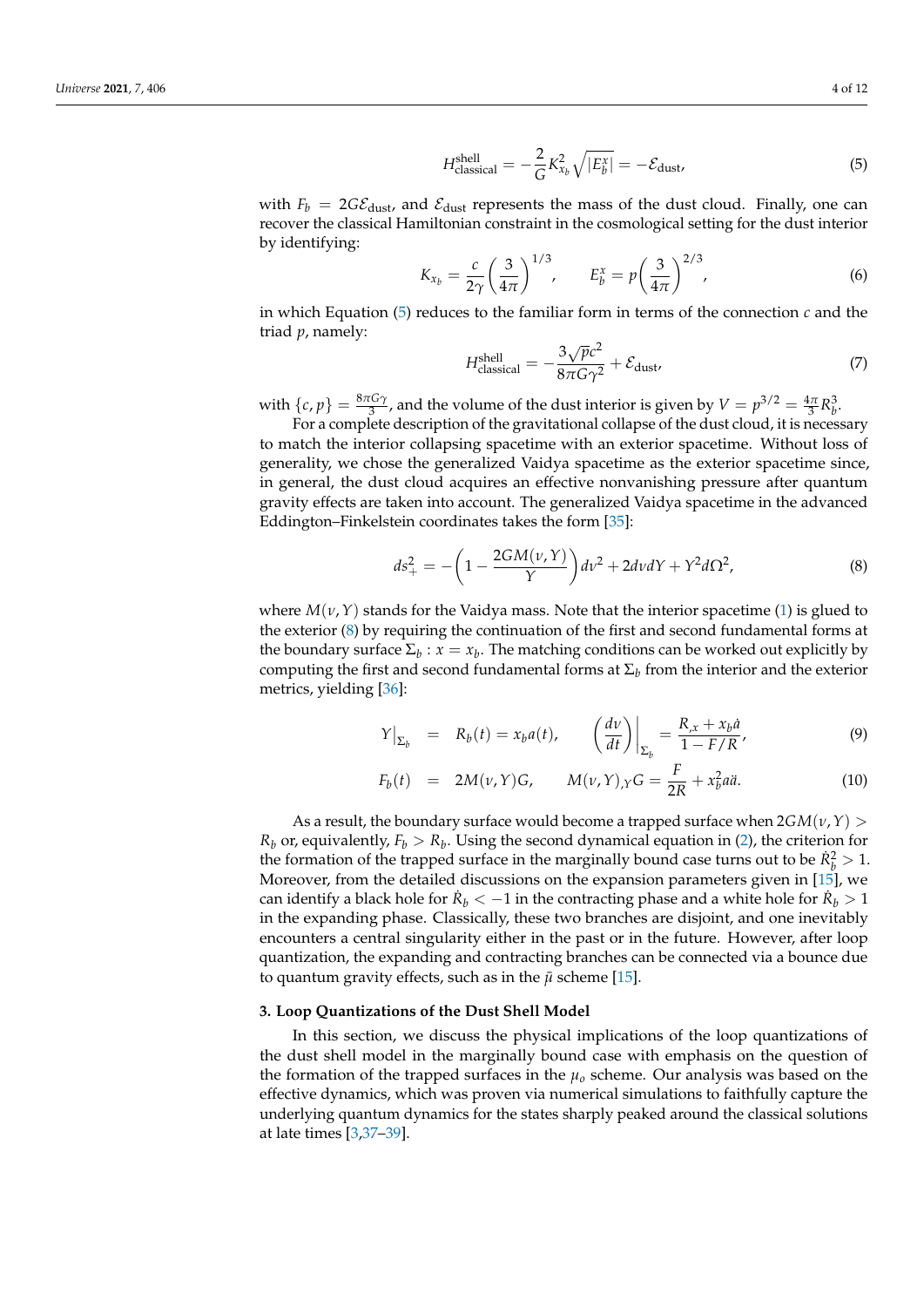#### *3.1. The µ<sup>o</sup> Scheme*

The loop quantization of the classical Hamiltonian constraint was carried out in terms of the Ashtekar–Barbero connection and the densitized triad, which in the homogeneous spacetime reduce to the connection  $c$  and the triad  $p$ . The nonperturbative quantum gravity modification arises from the regularization of the field strength of the connection, which leads to a quantum difference equation, whose dynamics can be faithfully captured by an effective Hamiltonian constraint for the sharply peaked states. For the classical Hamiltonian constraint of the dust shell model given in [\(7\)](#page-4-3), the effective Hamiltonian constraint in the  $\mu_0$  scheme takes the form [\[2\]](#page-11-19):

<span id="page-5-0"></span>
$$
\mathcal{H}_{\text{eff}}^{(\bar{\mu}_0)} = -\frac{3\sqrt{p}}{8\pi G\gamma^2\mu_0^2} \sin^2(\mu_0 c) + \mathcal{E}_{\text{dust}}.
$$
\n(11)

Using Hamilton's equation for the triad *p* and the vanishing of the effective Hamiltonian constraint, one obtains:

$$
\left(\frac{\dot{R}_b}{R_b}\right)^2 = \frac{8\pi G}{3}\rho_{\text{dust}}\left(1 - \frac{8\pi G\gamma^2\mu_o^2 p}{3}\rho_{\text{dust}}\right).
$$
\n(12)

The quadratic term with a negative sign tells us that  $\dot{R}_b/R_b$  vanishes at a maximum energy density:

$$
\rho_{\text{max}}^{(\bar{\mu}_0)} = \frac{27}{(8\pi G\gamma^2\mu_0^2)^3 \mathcal{E}_{\text{dust}}^2}.
$$
\n(13)

Unlike the classical theory, the central singularity is avoided in the collapse of the dust shell. Instead, the shell bounces at  $\rho=\rho_{\max}^{(\bar\mu_o)}$ . Note that the maximum energy density in the  $\mu_0$  scheme is not a constant, but depends explicitly on the mass of the dust cloud. When the dust mass is taken to be macroscopic, the bounce takes place at a very small spacetime curvature. This problem is well known in the cosmological setting for the  $\mu_0$  scheme [\[2](#page-11-19)[,11\]](#page-11-4). Our goal here was to investigate the formation of trapped surfaces. For this, it is sufficient to note that the square of the velocity of the outermost shell is given by:

<span id="page-5-1"></span>
$$
\dot{R}_b^2 = \left(\frac{3}{4\pi}\right)^{2/3} \frac{\dot{p}^2}{4p} = \left(\frac{3}{4\pi}\right)^{2/3} x \left(1 - \gamma^2 \mu_o^2 x\right),\tag{14}
$$

where  $x$  is defined by:

$$
:= \frac{8\pi G \mathcal{E}_{\text{dust}}}{3\sqrt{p}}\,. \tag{15}
$$

On the other hand, from the effective Hamiltonian constraint [\(11\)](#page-5-0), one can find:

 $\mathbf{x}$ 

<span id="page-5-2"></span>
$$
x = \frac{\sin^2(\mu_o c)}{\gamma^2 \mu_o^2} \in \left(0, \frac{1}{\gamma^2 \mu_o^2}\right).
$$
 (16)

It is important to note that the above upper and lower limits for *x* are constant, which do not depend on the triad *p*. As a result, combining [\(14\)](#page-5-1) and [\(16\)](#page-5-2), we found that at  $x = \frac{1}{2\gamma^2 \mu_0^2}$ , the square of the velocity of the outermost dust shell attains its maximum value, which turns out to be:

<span id="page-5-3"></span>
$$
\dot{R}_{\text{max}}^2 = \left(\frac{3}{4\pi}\right)^{2/3} \times \frac{1}{4\gamma^2 \mu_o^2} \approx 0.063 < 1,\tag{17}
$$

where we used  $\mu_o = 3$ √  $3\,\approx\,5.20$  and  $\gamma\,\approx\,0.2375$ , which is fixed by the black hole thermodynamics discussed in [\[40\]](#page-12-1). For these values of  $\mu_0$  and  $\gamma$ , a trapped surface cannot form in the  $\mu_o$  scheme. Can one choose other values of  $\gamma$  and  $\mu_o$  such that  $\dot{R}_b^2 > 1$ ? In order to have a black hole form during the collapse, the factor  $\gamma\mu_o$  in the denominator of [\(17\)](#page-5-3) has to satisfy  $\gamma\mu_o \lesssim 0.31$ , which implies we need to decrease  $\gamma$  and/or  $\mu_o$ . The freedom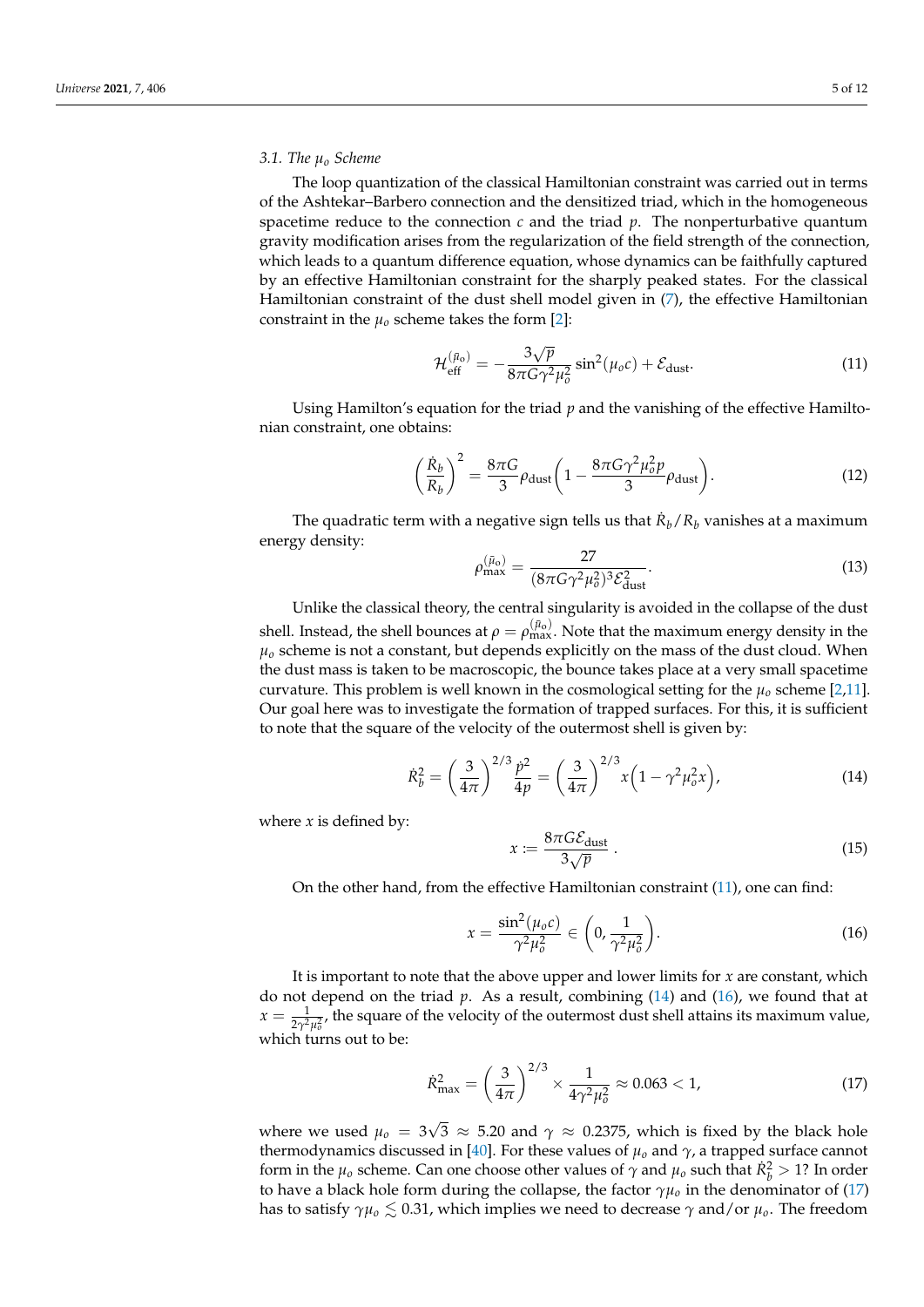to choose a different  $\mu_0$  depends on how  $\mu_0$  is determined in the  $\mu_0$  scheme. As discussed in [\[2\]](#page-11-19),  $\mu_0$  is related to the minimal nonzero eigenvalue of the area operator denoted by ∆ via:

$$
\mu_o = \frac{6\Delta}{8\pi\gamma \ell_{\rm pl}^2},\tag{18}
$$

where  $\ell_{\rm pl}$  is the Planck length. Since  $\Delta$  is proportional to  $\gamma$ , decreasing the Barbero–Immirzi parameter does not affect the magnitude of  $\mu_o$ . If the value of  $\mu_o$  needs to be decreased, then one would have to change the way the minimum area of the loop over which holonomies are computed is equated with the minimum nonzero area eigenvalues in LQG. If one keeps the Barbero–Immirzi parameter unchanged, the value of *µo* has to decrease by four times. On the other hand, if *µo* is kept fixed, one needs to decrease the Barbero–Immirzi parameter by four times. However, the value of the Barbero–Immirzi parameter is determined by the black hole entropy. Though the value  $\gamma \approx 0.2375$  is generally used in LQC [\[40\]](#page-12-1), other evaluations exist [\[41–](#page-12-2)[44\]](#page-12-3), and the lowest evaluated value is  $\gamma \approx \frac{\ln 3}{\sqrt{8}}$  $\frac{13}{8\pi} \approx 0.12$  [\[42\]](#page-12-4). Even if one uses this value, the  $\mu_0$  scheme does not allow a trapped surface formation. Interestingly, in earlier works in LQC,  $\Delta$  was chosen to be the lowest nonzero eigenvalue 2 $\sqrt{3}\pi\gamma\ell_{\rm pl}^2$ , but its corresponding eigenstates were argued to not yield homogeneous classical metrics [\[45\]](#page-12-5). Despite a lack of physical justification to examine this, even using this value of  $\mu_0$  along with  $\gamma \approx \frac{\ln 3}{\sqrt{8}\tau}$  $\frac{13}{8\pi} \approx 0.12$  does not allow the formation of trapped surfaces since one finds  $\gamma\mu_0 \approx 0.32$ , which is still larger than the value ( $\approx 0.31$ ). Further, such a change in the value of the Barbero–Immirzi parameter is incompatible with the covariant entropy bound. Here, we note that the value  $\gamma \approx 0.2375$ , which is currently used in the literature, leads to a maximum energy density in the  $\bar{\mu}$  scheme, which almost saturates the covariant entropy bound [\[46\]](#page-12-6). Any decrease in  $\gamma$ , as needed above, would not be consistent with the covariant entropy bound in LQC. Since *γ* should be a universal constant in loop quantizations, irrespective of whether one chooses the  $\mu_0$  or  $\bar{\mu}$  scheme, we concluded that if trapped surfaces form in the  $\mu_0$  scheme for the model discussed above, the covariant entropy bound would be violated. In conclusion, irrespective of the initial conditions, the black hole would not form during the collapse of a homogeneous dust cloud in the marginally bound case for any possibly allowed values of *µo* and *γ* that have appeared in the literature.

**Remark 1.** *It should be noted that the result that no trapped surface can form in the marginally bound case with the µ<sup>o</sup> scheme can be extended to an arbitrary matter content. The effective Hamiltonian constraint for any matter content can be expressed as:*

$$
\mathcal{H}_{\text{eff}}^{(\bar{\mu}_0)} = -\frac{3\sqrt{p}}{8\pi G\gamma^2\mu_0^2} \sin^2(\mu_0 c) + \mathcal{H}_m,
$$
\n(19)

*where* H*<sup>m</sup> stands for the matter Hamiltonian. It is straightforward to check from the corresponding Hamilton equations that one obtains the same expression for*  $\dot{R}^2$  *as given in [\(14\)](#page-5-1) with*  $x := \frac{8\pi G H_m}{3\sqrt{p}}$ *, which takes the values in the same range shown in [\(16\)](#page-5-2). As a result, for any matter content, the maximum velocity squared of the outermost shell of a collapsing cloud is still given by [\(17\)](#page-5-3), which implies no trapped surface can form during the collapse and expansion of the cloud, irrespective of the initial conditions and the matter content.*

#### *3.2. The µ*¯ *Scheme*

The effective dynamics in the  $\bar{\mu}$  scheme is governed by the effective Hamiltonian constraint, which takes the form [\[3\]](#page-11-6):

$$
\mathcal{H}_{\text{eff}}^{(\bar{\mu})} = -\frac{3p^{3/2}}{8\pi G \gamma^2 \lambda^2} \sin^2\left(\lambda \frac{c}{\sqrt{p}}\right) + \mathcal{E}_{\text{dust}} \tag{20}
$$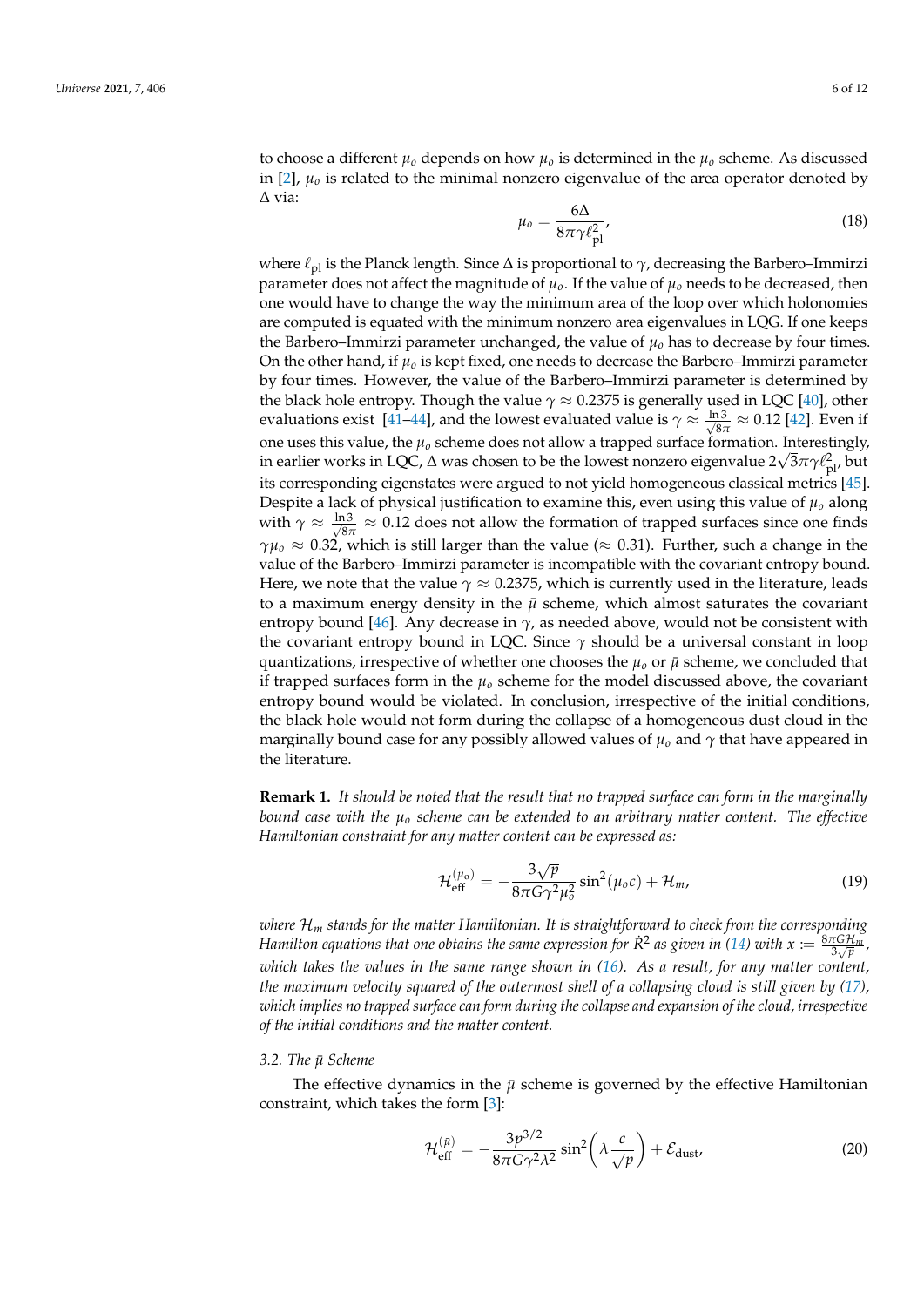<span id="page-7-0"></span>
$$
\left(\frac{\dot{R}_b}{R_b}\right)^2 = \frac{8\pi G}{3} \rho_{\text{dust}} \left(1 - \frac{\rho_{\text{dust}}}{\rho_c}\right),\tag{21}
$$

where  $\rho_c = \frac{3}{8\pi G \gamma^2 \lambda^2} \approx 0.41 m_{\rm pl}^4$ . As a result, the bounce in the  $\bar{\mu}$  scheme takes place in the Planck regime at a fixed maximum energy density, which does not depend on the initial conditions. Furthermore, during the evolution of the dust cloud, the velocity squared of the outermost dust shell is given by:

$$
\dot{R}_b^2 = \frac{8\pi G \mathcal{E}_{\text{dust}}^{2/3} \rho_{\text{dust}}^{1/3}}{(48\pi^2)^{1/3}} \left(1 - \frac{\rho_{\text{dust}}}{\rho_c}\right).
$$
\n(22)

Therefore, at  $\rho_{\rm dust} = \rho_c/4$ ,  $\dot{R}_b^2$  attains its maximum value, which turns out to be:

<span id="page-7-1"></span>
$$
\dot{R}_{\text{max}}^2 = \frac{3}{4} \left( \frac{G \mathcal{E}_{\text{dust}}}{\lambda \gamma} \right)^{2/3}.
$$
 (23)

The above equation implies that in contrast to the  $\mu_0$  scheme, the dust mass would affect the formation of the trapped surface in the  $\bar{\mu}$  scheme. To be specific, we found that there exists a threshold dust mass [\[15\]](#page-11-12):

$$
\mathcal{E}_{\text{dust}}^* = \frac{8\lambda\gamma}{3\sqrt{3}G} \approx 0.831 m_{\text{pl}}\,. \tag{24}
$$

When the initial dust mass is larger than  $\mathcal{E}^*_{\text{dust}}$ , the trapped surface would form during the collapse or the expansion of the dust cloud. On the other hand, if the initial dust mass is lower than  $\mathcal{E}^*_{\text{dust}}$ , no trapped surface can form during the nonsingular evolution of the dust cloud.

#### *3.3. Other Quantizations with Different Kinds of Lattice Refinement*

In the literature, it has been sometimes argued that one can have quantization prescriptions based on lattice refinements, which are a more general case of the  $\mu_o$  and  $\bar{\mu}$ schemes [\[47\]](#page-12-7). Though the physical derivation of such refinements remains unclear, their implications have been discussed earlier in the cosmological setting, which rules all of them out except the  $\bar{\mu}$  scheme [\[11\]](#page-11-4). We considered these generalizations for the formation of trapped surfaces. In this model, one deals with a generalized set of the phase space variables, which are obtained from the  $(c, p)$  variables by a canonical transformation [\[11\]](#page-11-4):

$$
P_g = cp^n, \quad g = \frac{p^{1-n}}{1-n'},
$$
\n(25)

where *n* is a constant, which carries the information of a particular refinement and can take any values in the range  $[-1/2, 0]$ . The case  $n = 0$  corresponds to the  $\mu_0$  scheme, and *n* = −1/2 corresponds to the  $\bar{\mu}$  scheme. Following the ideas in loop quantization, one then polymerizes the momentum  $P_g$ , leading to the effective Hamiltonian constraint [\[11\]](#page-11-4):

$$
\mathcal{H}_{\text{eff}} = -\frac{3p^{\frac{1-4n}{2}}}{8\pi G \gamma^2 \mu_n^2} \sin^2(\mu_n c p^n) + \mathcal{E}_{\text{dust}} \tag{26}
$$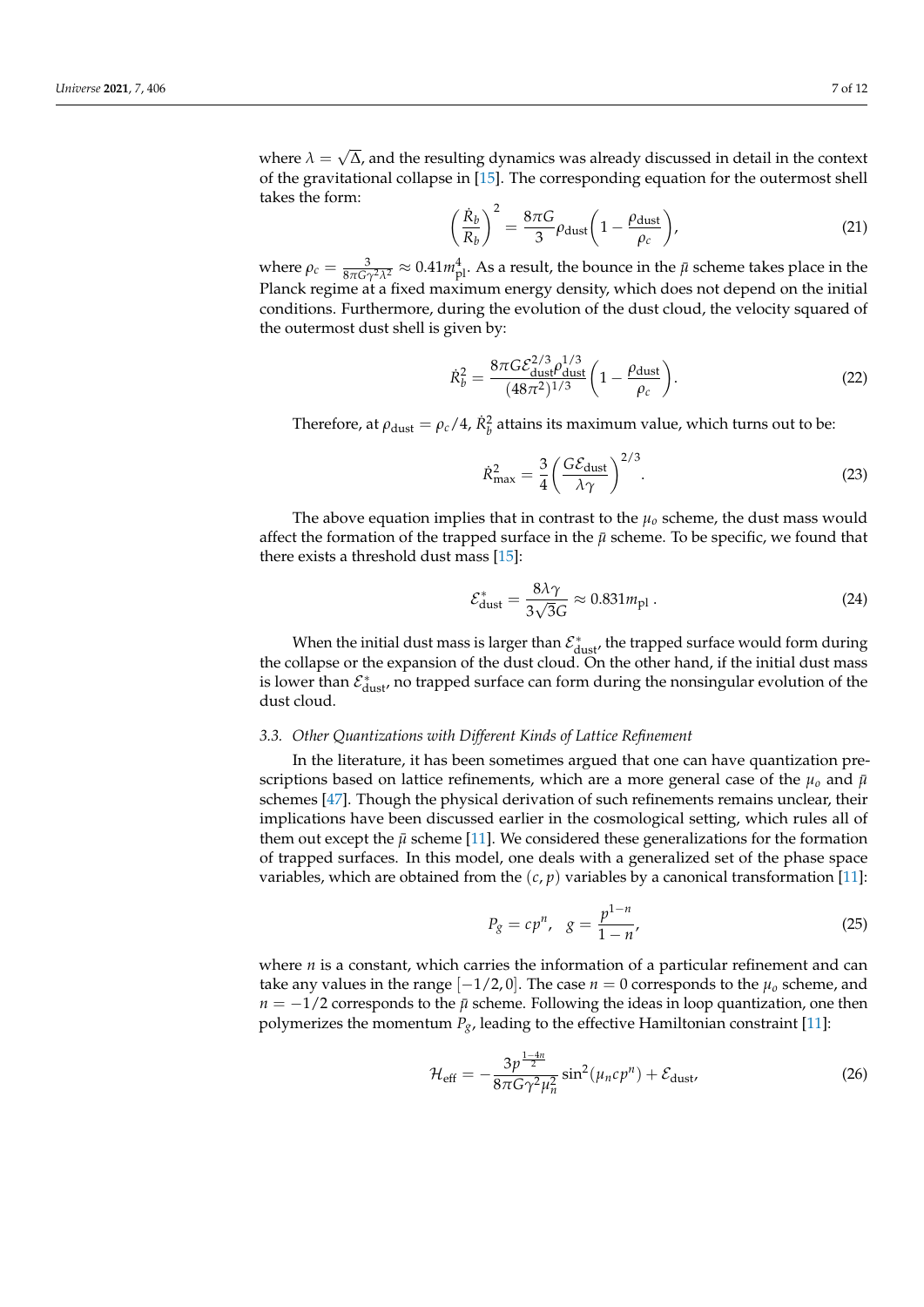where  $\mu_n$  only depends on  $n$ . From the effective Hamiltonian constraint, one can derive the corresponding Hamilton equations and a constraint equation for *R<sup>b</sup>* , which takes the same form as [\(21\)](#page-7-0), but with a different maximum energy density given explicitly by:

$$
\rho_{\text{max}} = \frac{3}{8\pi G \gamma^2 \mu_n^2} \left( \frac{8\pi G \gamma^2 \mu_n^2 \mathcal{E}_{\text{dust}}}{3} \right)^{\frac{4n+2}{4n-1}}.
$$
 (27)

As a result, only in the  $\bar{\mu}$  scheme, the maximum energy density does not depend on the dust mass, which agrees with the observations in [\[11\]](#page-11-4). For other lattice refinements including the  $\mu_0$  scheme, the maximum energy density is always determined by the dust mass. On the other hand, it is straightforward to obtain the velocity squared of the outermost shell of the dust cloud for an arbitrary *n*, which takes the form:

$$
\dot{R}_b^2 = \left(\frac{3}{4\pi}\right)^{2/3} \times \frac{8\pi G \mathcal{E}_{\text{dust}}}{3\sqrt{p}} \left(1 - \frac{8\pi G \gamma^2 \mu_n^2 \mathcal{E}_{\text{dust}}}{3p^{\frac{1-4n}{2}}}\right). \tag{28}
$$

Using the Hamiltonian constraint and the definition of the dust energy density, we found the maximum of the velocity squared in terms of the dust mass and the lattice refinement factor *n*,

$$
\dot{R}_{\text{max}}^2 = \left(\frac{3}{4\pi}\right)^{2/3} \left(\frac{8\pi G}{3} \mathcal{E}_{\text{dust}}\right)^{-\frac{4n}{1-4n}} \left(\frac{1-4n}{2-4n}\right) \left\{\frac{1}{(2-4n)\gamma^2 \mu_n^2}\right\}^{\frac{1}{1-4n}} ,\tag{29}
$$

which reduces to Equation [\(17\)](#page-5-3) in the  $\mu_0$  scheme and Equation [\(23\)](#page-7-1) in the  $\bar{\mu}$  scheme. In order to form a trapped surface during the evolution of the dust cloud, one requires the maximum value of the velocity squared larger than unity, which gives rise to the condition:

$$
\mathcal{E}_{\text{dust}} \ge \mathcal{E}_{\text{dust}}^* = \frac{3}{8\pi G} \left(\frac{4\pi}{3}\right)^{-\frac{1-4n}{6n}} \left(\frac{2-4n}{1-4n}\right)^{-\frac{1-4n}{4n}} \left\{ (2-4n)\gamma^2 \mu_n^2 \right\}^{-\frac{1}{4n}}.
$$
 (30)

Except for  $n = 0$  (the  $\mu_0$  scheme), the right-hand side of the above equation gives the threshold dust mass  $\mathcal{E}^*_{\text{dust}}$  for an arbitrary choice of *n*. We show the dependence of the threshold mass on the parameter *n* in Figure [1.](#page-9-1) Assuming that numerically,  $\mu_n$  takes a value of the same order as  $\mu_0$  or  $\lambda$ , we see from the figure that when *n* increases from  $-1/2$ to zero, the threshold mass increases rapidly and approaches infinity as *n* approaches zero. Thus, we found that except in the  $\mu_0$  scheme, one can always choose the dust mass so that a trapped surface forms, which can be identified with a dynamical black hole or white hole. It is important to note that even though there exist values of *n* except  $n = -1/2$  that allow the formation of the trapped surface, this does not imply their viability. These quantization prescriptions would suffer from the dependence of energy density at the bounce on the phase space variables, as a result of which the bounce density can be very small for a gravitational collapse of a macroscopic dust cloud.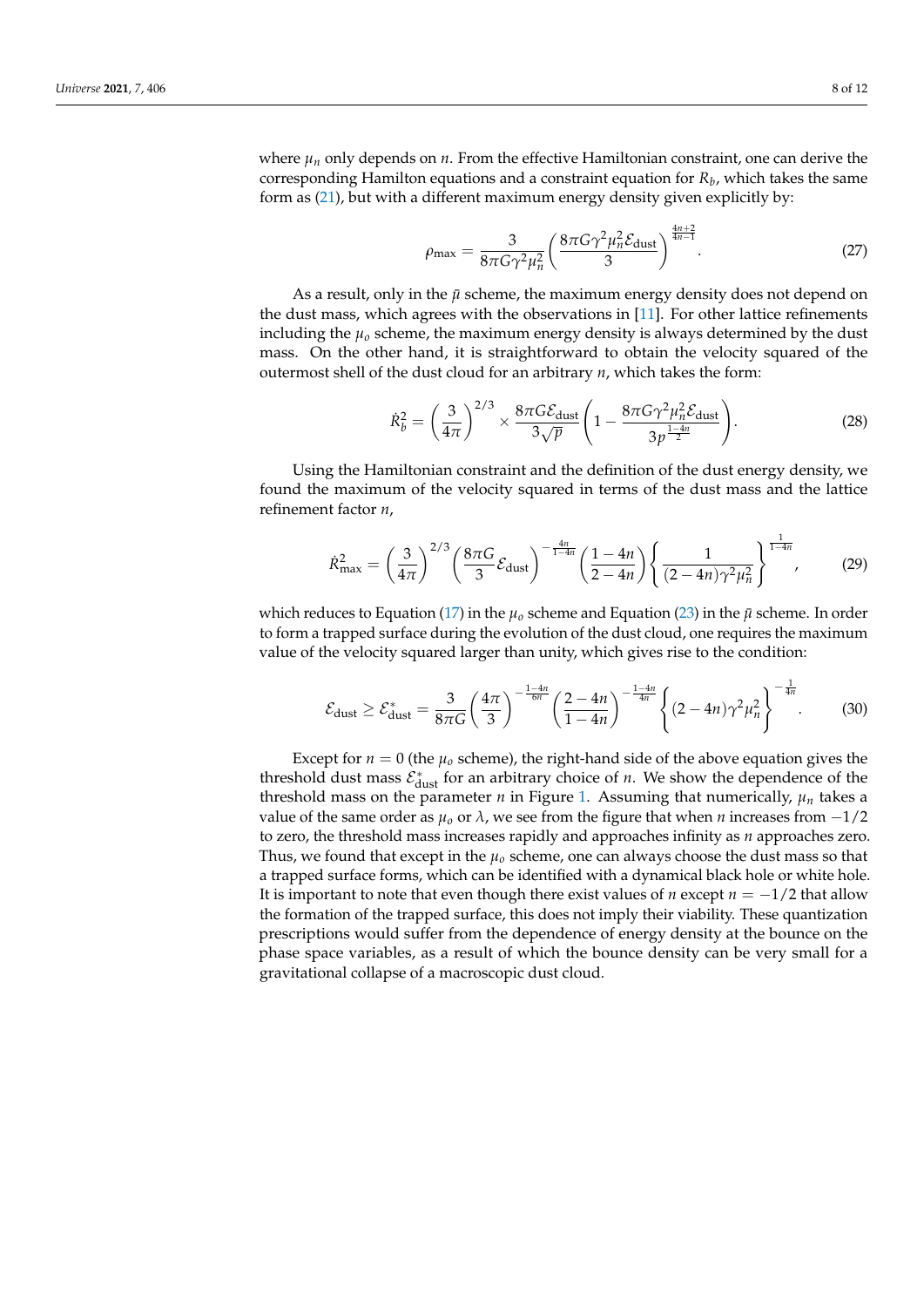<span id="page-9-1"></span>

**Figure 1.** In the figure, we show the qualitative relationship between the threshold mass and the parameter *n* by assuming that  $\mu_n$  is numerically of a similar order as  $\mu_0$  ( $n = 0$ ) or  $\lambda$  ( $n = -1/2$ ). To be specific, in the plot, we choose the numerical value of  $\mu_n$  the same as that of  $\lambda$ . The threshold mass for the formation of the trapped surface tends to be close to the Planck mass as *n* approaches −1/2, and it approaches infinity when *n* approaches zero.

#### <span id="page-9-0"></span>**4. Conclusions**

Th main goal of this paper was to explore whether different loop quantization prescriptions allow the formation of a black hole. Our work was based on investigating the evolution of a homogeneous dust cloud whose interior is isometric to a spatially flat FLRW spacetime. The homogeneity of the interior spacetime allowed us to use the quantization prescriptions used in LQC. In particular, we focused on the *µo* scheme and compared the results with the  $\bar{\mu}$  scheme and other possible lattice refinements. While the  $\mu_0$  scheme already faces three serious challenges in the cosmological setting, two of these, the dependence of physical predictions on the choice of a fiducial cell and recollapse at late times when the strong energy condition is violated, are not relevant for the case of the gravitational collapse of a dust cloud. The third limitation is that bounce can occur at very small energy densities, but one can also choose initial conditions of the matter content such that the bounce occurs at Planckian densities. In this manuscript, our objective was not to show that this problem can be resolved for the  $\mu_0$  scheme, but to add another problem to this list. In summary, the problem is that unless the minimum area gap or the Barbero–Immirzi parameter decreases by almost four times, no trapped surfaces can form in the homogeneous collapse of a dust shell or in fact any other form of matter in the  $\mu_0$  scheme. This serious problem was so far unknown and in some sense shows that the existence of black holes completely rules out the *µo* scheme.

In contrast to the situation in the  $\mu_0$  scheme, we found that trapped surfaces can form in the  $\bar{\mu}$  scheme, a result derived earlier in [\[15](#page-11-12)[,30\]](#page-11-20), and also for other lattice refinements parameterized by a parameter *n* following [\[11\]](#page-11-4). The central singularity for all values of *n* and all lattice refinements except the case of *n* = 0 results in the formation of trapped surfaces. Unlike other values of  $n \neq 0$ , the formation of the trapped surfaces in the  $\mu_0$ scheme only depends on the values of  $\mu_0$  and the Barbero–Immirzi parameter  $\gamma$ . For all of the values of these two parameters that are allowed in the literature, we found that no trapped surface can form in the  $\mu_0$  scheme. As a result, the  $\mu_0$  scheme is disfavored in this context. On the other hand, for other loop quantizations, there always exists some particular threshold mass. When the dust mass is greater than this threshold value, the trapped surfaces can form during the nonsingular evolution of the dust cloud. It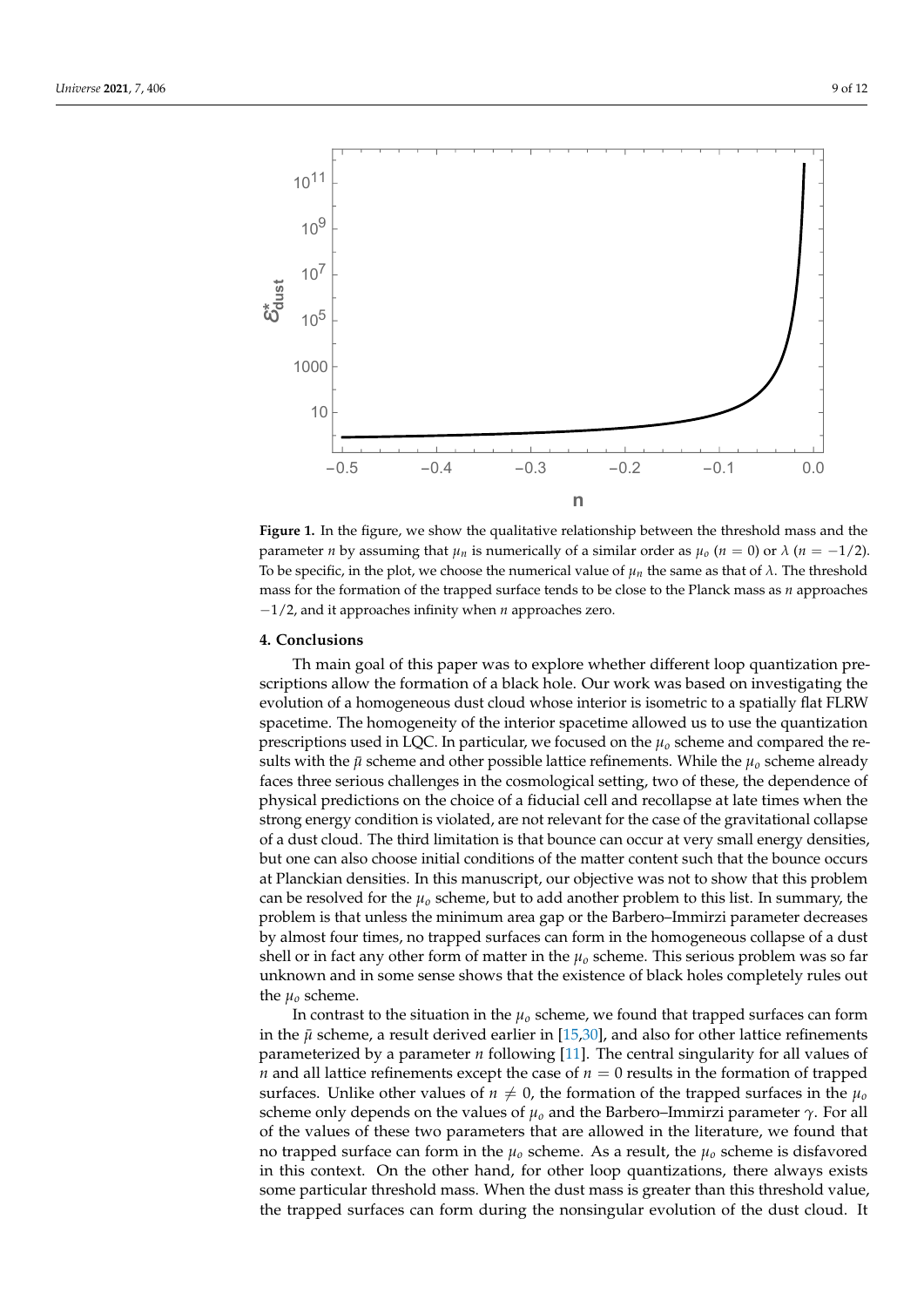is remarkable to note that only in the  $\mu_0$  scheme, the trapped surface would not form regardless of the dust mass, the initial radius, and even the matter content.

A few remarks regarding our main findings are in order. Firstly, the exclusion of trapped surfaces in the  $\mu_0$  scheme can also be argued using Bousso's covariant entropy bound. If this bound is satisfied, the minimal area gap cannot decrease to the value required for the formation of the trapped surface in the  $\mu_0$  scheme. Secondly, though we believe that the simplest treatment of the dust collapse in the homogeneous setting does grasp some generic features of the full quantum gravity effects, including the resolution of the central singularity and the lower bounds on the dust mass for the formation of the trapped surfaces in some loop quantizations, since the scale of any finite celestial bodies cannot be compared with the universe, a homogeneous reduction that can be well justified for the entire universe may not be sufficient to describe a realistic gravitational collapse. In other words, to completely exclude the  $\mu_0$  scheme, one still needs to further investigate the inhomogeneous case where the energy density also changes in the radial direction and the interactions between neighboring shells could in principle change the dynamics of the outermost shell. Thirdly, even in the homogeneous case, we only considered the marginally bound case of the dust collapse. Note that the marginally bound case could be matched to the spatially flat interior, and it was straightforward to deal with it using effective dynamics of the spatially flat isotropic model in LQC. However, an important question is whether these results hold in the presence of spatial curvature, i.e., the bound and the unbound cases. Since the spatial curvature can result in qualitatively distinct dynamics even in the classical theory, its inclusion at the quantum level for the gravitational collapse of a dust cloud can potentially give rise to a richer phenomenology. As an example, the bound case corresponds to the positively curved interior, which brings in various nontrivialities under loop quantization because of the interaction between the spatial curvature and quantum geometry effects. It can be shown that for the bound case, the *µ*¯ scheme yields a trapped surface for different loop quantizations, but the  $\mu_0$  scheme fails to give a viable macroscopic model of gravitational collapse, for the holonomy [\[48\]](#page-12-8) and connection-based approaches [\[49](#page-12-9)[,50\]](#page-12-10), because of the lack of the classical limit [\[51\]](#page-12-11). These are important avenues to be investigated in the future for the bound and unbound cases and to check the robustness of the results obtained in this manuscript. Finally, our analysis leaves open the question of whether the generalizations of the  $\mu_0$  and  $\bar{\mu}$  schemes, which are applied to the static black hole spacetimes, still remain valid for the collapsing spacetime. It will be interesting to apply the arguments used in this manuscript to examine the viability of such approaches.

**Author Contributions:** Conceptualization, P.S.; Analysis, B.-F.L., P.S.; Investigation: B.-F.L., P.S.; Project administration, P.S.; Software, B.-F.L. All authors have read and agreed to the published version of the manuscript.

**Funding:** NSF Grants PHY-1454832 and PHY-2110207 and the National Natural Science Foundation of China (NNSFC) with Grant No. 12005186.

**Acknowledgments:** This work is supported by NSF Grants PHY-1454832 and PHY-2110207 and the National Natural Science Foundation of China (NNSFC) with Grant No. 12005186.

**Conflicts of Interest:** The authors declare no conflict of interest.

#### **Notes**

- <span id="page-10-0"></span>Recently, a question on similar lines was asked regarding a homogeneous collapse to understand the role of triad vs. gaugecovariant fluxes, but only for a specific quantization prescription (the  $\bar{\mu}$  scheme) [\[15\]](#page-11-12).
- <span id="page-10-1"></span>[2](#page-2-0) For early works taking only inverse volume modifications into account, see [\[26,](#page-11-21)[27\]](#page-11-22). These modifications only become relevant near Planck lengths and are negligible compared to holonomy modifications [\[2](#page-11-19)[,3\]](#page-11-6). In this work, we ignored the inverse volume modifications.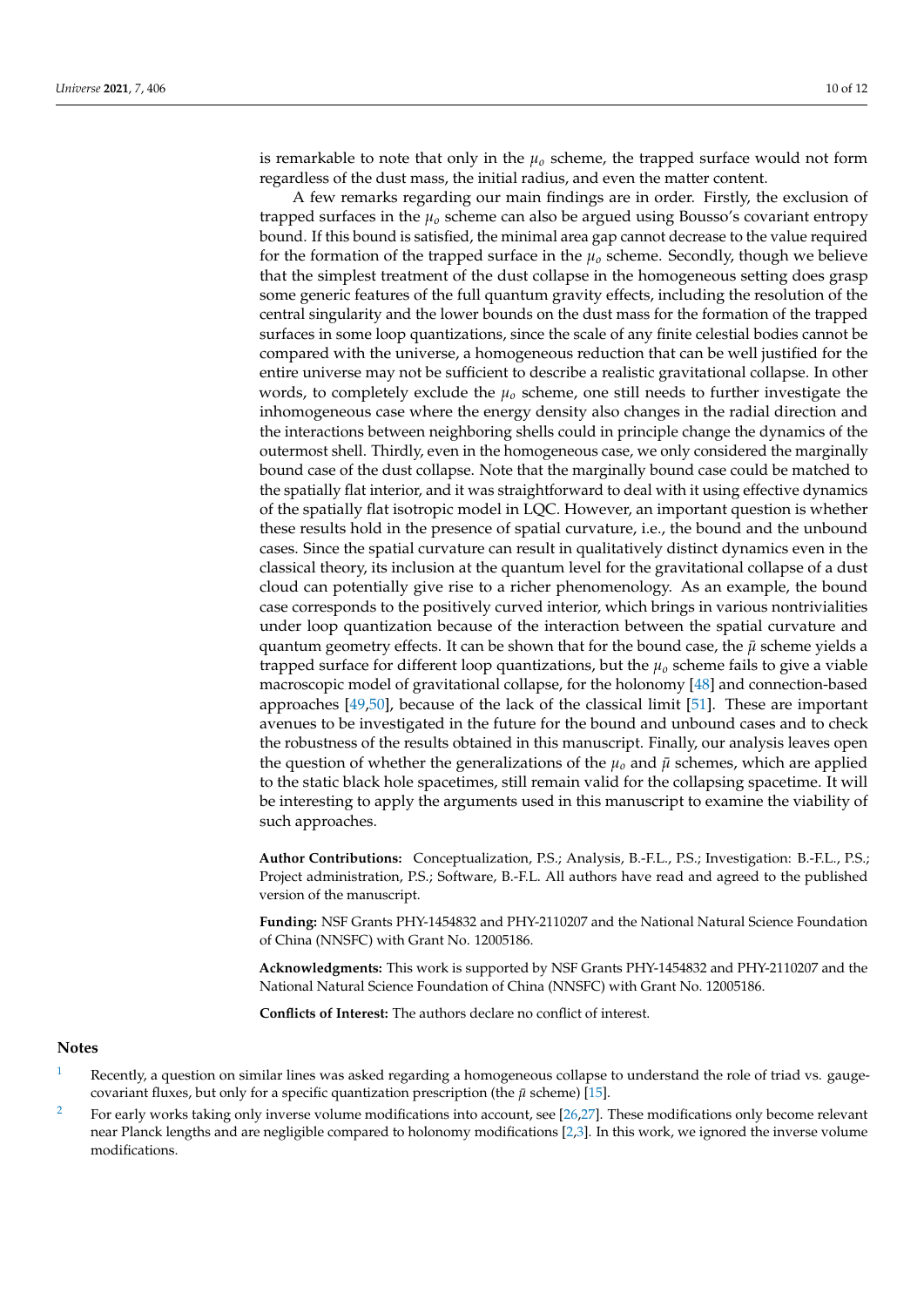#### **References**

- <span id="page-11-0"></span>1. Ashtekar, A.; Pawlowski, T.; Singh, P. Quantum nature of the Big Bang. *Phys. Rev. Lett.* **2006**, *96*, 141301. [\[CrossRef\]](http://doi.org/10.1103/PhysRevLett.96.141301) [\[PubMed\]](http://www.ncbi.nlm.nih.gov/pubmed/16712061)
- <span id="page-11-19"></span>2. Ashtekar, A.; Pawlowski, T.; Singh, P. Quantum nature of the Big Bang: An analytical and numerical investigation. I. *Phys. Rev. D* **2006**, *73*, 124038. [\[CrossRef\]](http://dx.doi.org/10.1103/PhysRevD.73.124038)
- <span id="page-11-6"></span>3. Ashtekar, A.; Pawlowski, T.; Singh, P. Quantum nature of the Big Bang: Improved dynamics. *Phys. Rev. D* **2006**, *74*, 084003. [\[CrossRef\]](http://dx.doi.org/10.1103/PhysRevD.74.084003)
- 4. Ashtekar, A.; Corichi, A.; Singh, P. Robustness of key features of loop quantum cosmology. *Phys. Rev. D* **2010**, *77*, 024046. [\[CrossRef\]](http://dx.doi.org/10.1103/PhysRevD.77.024046)
- <span id="page-11-1"></span>5. Ashtekar, A.; Singh, P. Loop Quantum Cosmology: A Status Report. *Class. Quant. Grav.* **2011**, *28*, 213001. [\[CrossRef\]](http://dx.doi.org/10.1088/0264-9381/28/21/213001)
- <span id="page-11-2"></span>6. Singh, P. Are loop quantum cosmos never singular? *Class. Quant. Grav.* **2009**, *26*, 125005. [\[CrossRef\]](http://dx.doi.org/10.1088/0264-9381/26/12/125005)
- 7. Singh, P. Curvature invariants, geodesics and the strength of singularities in Bianchi-I loop quantum cosmology. *Phys. Rev.* **2012**, *85*, 104011. [\[CrossRef\]](http://dx.doi.org/10.1103/PhysRevD.85.104011)
- 8. Singh, P. Loop quantum cosmology and the fate of cosmological singularities. *arXiv* **2014**, arXiv:1509.09182.
- 9. Saini, S.; Singh, P. Resolution of strong singularities and geodesic completeness in loop quantum Bianchi-II spacetimes. *Class. Quant. Grav.* **2017**, *34*, 235006. [\[CrossRef\]](http://dx.doi.org/10.1088/1361-6382/aa91f6)
- <span id="page-11-3"></span>10. Saini, S.; Singh, P. Generic absence of strong singularities in loop quantum Bianchi-IX spacetimes. *Class. Quant. Grav.* **2018**, *35*, 065014. [\[CrossRef\]](http://dx.doi.org/10.1088/1361-6382/aaad79)
- <span id="page-11-4"></span>11. Corichi, A.; Singh, P. Is loop quantization in cosmology unique? *Phys. Rev. D* **2008**, *78*, 024034. [\[CrossRef\]](http://dx.doi.org/10.1103/PhysRevD.78.024034)
- <span id="page-11-5"></span>12. Corichi, A.; Singh, P. Geometric perspective on singularity resolution and uniqueness in loop quantum cosmology. *Phys. Rev. D* **2009**, *80*, 044024. [\[CrossRef\]](http://dx.doi.org/10.1103/PhysRevD.80.044024)
- <span id="page-11-7"></span>13. Ashtekar, A.; Olmedo, J.; Singh, P. Quantum transfiguration of Kruskal black holes. *Phys. Rev. Lett.* **2018**, *121*, 241301. [\[CrossRef\]](http://dx.doi.org/10.1103/PhysRevLett.121.241301)
- <span id="page-11-8"></span>14. Ashtekar, A.; Olmedo, J.; Singh, P. Quantum extension of the Kruskal spacetime. *Phys. Rev. D* **2018**, *98*, 126003. [\[CrossRef\]](http://dx.doi.org/10.1103/PhysRevD.98.126003)
- <span id="page-11-12"></span>15. Giesel, K.; Li, B.-F.; Singh, P. Non-singular quantum gravitational dynamics of an LTB dust shell model: The role of quantization prescriptions. *arXiv* **2021**, arXiv:2107.05797.
- <span id="page-11-9"></span>16. Ashtekar, A.; Bojowald, M.; Lewandowski, J. Mathematical structure of loop quantum cosmology. *Adv. Theor. Math. Phys.* **2003**, *7*, 233–268. [\[CrossRef\]](http://dx.doi.org/10.4310/ATMP.2003.v7.n2.a2)
- <span id="page-11-10"></span>17. Ashtekar, A.; Bojowald, M. Quantum geometry and the Schwarzschild singularity. *Class. Quant. Grav.* **2005**, *23*, 391–411. [\[CrossRef\]](http://dx.doi.org/10.1088/0264-9381/23/2/008)
- 18. Bohmer, C.G.; Vandersloot, K. Loop quantum dynamics of the Schwarzschild interior. *Phys. Rev. D* **2007**, *76*, 104030. [\[CrossRef\]](http://dx.doi.org/10.1103/PhysRevD.76.104030)
- 19. Campiglia, M.; Gambini, R.; Pullin, J. Loop quantization of spherically symmetric midi-superspaces: The interior problem. *AIP Conf. Proc.* **2008**, *977*, 52–63.
- 20. Gambini, R.; Pullin, J. Black holes in Loop Quantum Gravity: The complete space-time. *Phys. Rev. Lett.* **2008**, *101*, 161301. [\[CrossRef\]](http://dx.doi.org/10.1103/PhysRevLett.101.161301) [\[PubMed\]](http://www.ncbi.nlm.nih.gov/pubmed/18999656)
- 21. Gambini, R.; Pullin, J. Loop quantization of the Schwarzschild black hole. *Phys. Rev. Lett.* **2013**, *110*, 211301. [\[CrossRef\]](http://dx.doi.org/10.1103/PhysRevLett.110.211301) [\[PubMed\]](http://www.ncbi.nlm.nih.gov/pubmed/23745855)
- 22. Gambini, R.; Olmedo, J.; Pullin, J. Quantum black holes in loop quantum gravity. *Class. Quant. Grav.* **2014**, *31*, 095009. [\[CrossRef\]](http://dx.doi.org/10.1088/0264-9381/31/9/095009)
- 23. Corichi, A.; Singh, P. Loop quantization of the Schwarzschild interior revisited. *Class. Quant. Grav.* **2016**, *33*, 055006. [\[CrossRef\]](http://dx.doi.org/10.1088/0264-9381/33/5/055006)
- 24. Olmedo, J.; Saini, S.; Singh, P. From black holes to white holes: A quantum gravitational, symmetric bounce. *Class. Quant. Grav.* **2017**, *34*, 225011. [\[CrossRef\]](http://dx.doi.org/10.1088/1361-6382/aa8da8)
- <span id="page-11-11"></span>25. Gambini, R.; Olmedo, J.; Pullin, J. Spherically symmetric loop quantum gravity: Analysis of improved dynamics. *Class. Quant. Grav.* **2020**, *37*, 205012. [\[CrossRef\]](http://dx.doi.org/10.1088/1361-6382/aba842)
- <span id="page-11-21"></span>26. Bojowald, M.; Goswami, R.; Maartens, R.; Singh, P. Black hole mass threshold from nonsingular quantum gravitational collapse. *Phys. Rev. Lett.* **2005**, *95*, 091302. [\[CrossRef\]](http://dx.doi.org/10.1103/PhysRevLett.95.091302) [\[PubMed\]](http://www.ncbi.nlm.nih.gov/pubmed/16197204)
- <span id="page-11-22"></span>27. Goswami, R.; Joshi, P.S.; Singh, P. Quantum evaporation of a naked singularity. *Phys. Rev. Lett.* **2006**, *96*, 031302. [\[CrossRef\]](http://dx.doi.org/10.1103/PhysRevLett.96.031302)
- <span id="page-11-13"></span>28. Gambini, R.; Pullin, J.; Rastgoo, S. Quantum scalar field in quantum gravity: The vacuum in the spherically symmetric case. *Class. Quant. Grav.* **2009**, *26*, 215011. [\[CrossRef\]](http://dx.doi.org/10.1088/0264-9381/26/21/215011)
- 29. Bambi, C.; Malafarina, D.; Modesto, L. Non-singular quantum-inspired gravitational collapse. *Phys. Rev.* **2013**, *88*, 044009. [\[CrossRef\]](http://dx.doi.org/10.1103/PhysRevD.88.044009)
- <span id="page-11-20"></span>30. Tavakoli, Y.; Marto, J.; Dapor, A. Semiclassical dynamics of horizons in spherically symmetric collapse. *Int. J. Mod. Phys. D* **2014**, *23*, 1450061. [\[CrossRef\]](http://dx.doi.org/10.1142/S0218271814500618)
- 31. Benitez, F.; Gambini, R.; Lehner, L.; Liebling, S.; Pullin, J. Critical collapse of a scalar field in semiclassical Loop Quantum Gravity. *Phys. Rev. Lett.* **2020**, *124*, 071301. [\[CrossRef\]](http://dx.doi.org/10.1103/PhysRevLett.124.071301) [\[PubMed\]](http://www.ncbi.nlm.nih.gov/pubmed/32142344)
- 32. Han, M.; Liu, H. Improved effective dynamics of Loop-Quantum-Gravity black hole and Nariai limit. *arXiv* **2020**, arXiv:2012.05729.
- <span id="page-11-14"></span>33. Kelly, J.G.; Santacruz, R.; Wilson-Ewing, E. Black hole collapse and bounce in effective loop quantum gravity. *Class. Quant. Grav.* **2020**, *38*, 04LT01. [\[CrossRef\]](http://dx.doi.org/10.1088/1361-6382/abd3e2)
- <span id="page-11-15"></span>34. Bojowald, M.; Harada, T.; Tibrewala, R. Lemaître-Tolman-Bondi collapse from the perspective of loop quantum gravity. *Phys. Rev.* **2008**, *78*, 064057. [\[CrossRef\]](http://dx.doi.org/10.1103/PhysRevD.78.064057)
- <span id="page-11-16"></span>35. Barrabès, C.; Israel, W. Thin shells in general relativity and cosmology: The lightlike limit. *Phys. Rev.* **1991**, *43*, 1129. [\[CrossRef\]](http://dx.doi.org/10.1103/PhysRevD.43.1129)
- <span id="page-11-17"></span>36. Goswami, R.; Joshi, P.S. Naked Singularity formation in scalar field collapse. *arXiv* **2004**, arXiv:gr-qc/0410144.
- <span id="page-11-18"></span>37. Singh, P. Glimpses of spacetime beyond the singularities using supercomputers. *Comput. Sci. Eng.* **2018**, *20*, 26–38. [\[CrossRef\]](http://dx.doi.org/10.1109/MCSE.2018.042781324)